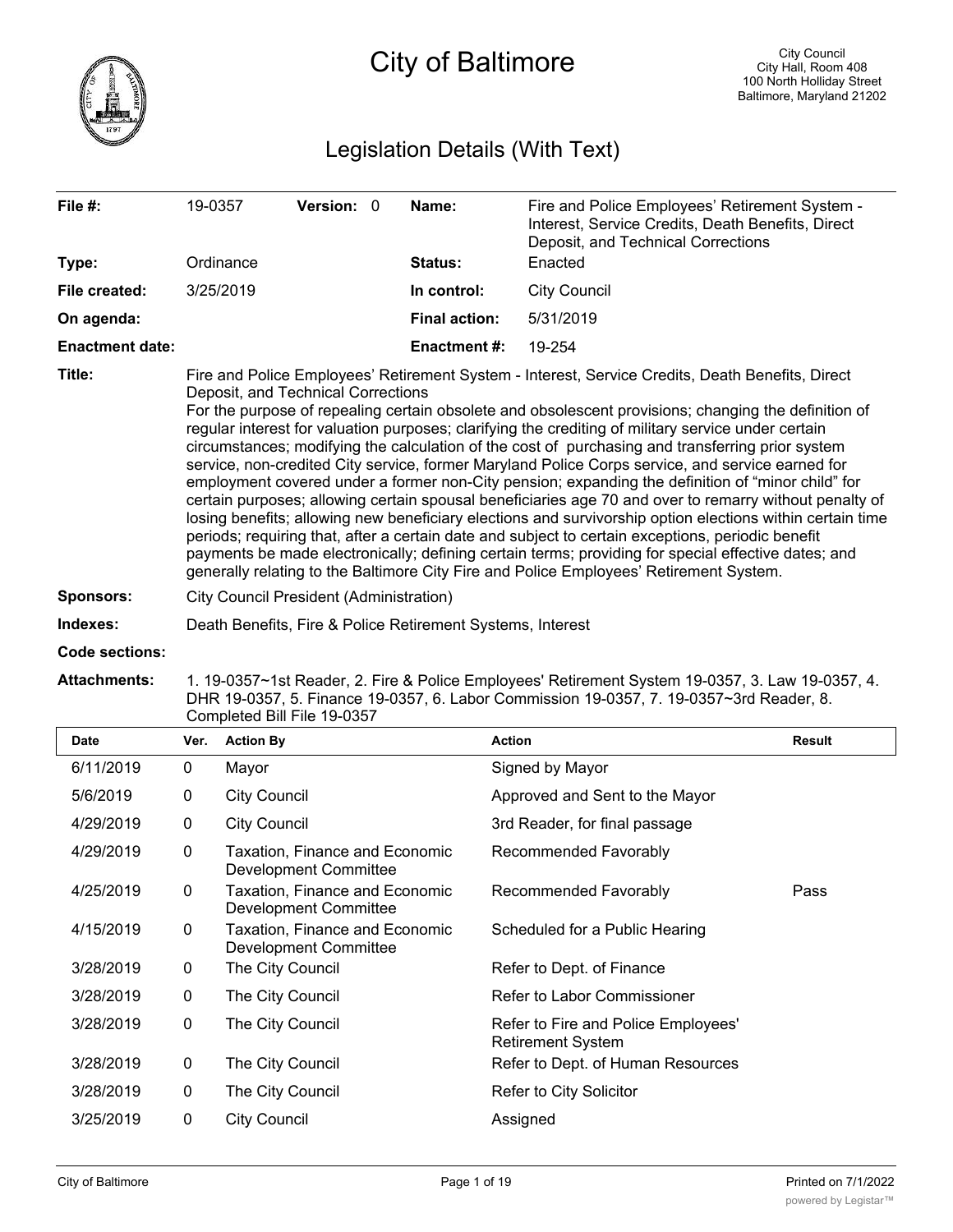3/25/2019 0 City Council 2012 10:00:00 Introduced

**Explanation:** Capitals indicate matter added to existing law. **Introductory**\* [Brackets] indicate matter deleted from existing law.

**\* Warning:** This is an unofficial, introductory copy of the bill. The official copy considered by the City Council is the first reader copy.

## **City of Baltimore Council Bill**

#### Introduced by: The Council President

At the request of: The Administration (Fire & Police Employees' Retirement System) A Bill Entitled

An Ordinance concerning

#### **Fire and Police Employees' Retirement System - Interest, Service Credits, Death Benefits, Direct Deposit, and Technical Corrections**

For the purpose of repealing certain obsolete and obsolescent provisions; changing the definition of regular interest for valuation purposes; clarifying the crediting of military service under certain circumstances; modifying the calculation of the cost of purchasing and transferring prior system service, non-credited City service, former Maryland Police Corps service, and service earned for employment covered under a former non-City pension; expanding the definition of "minor child" for certain purposes; allowing certain spousal beneficiaries age 70 and over to remarry without penalty of losing benefits; allowing new beneficiary elections and survivorship option elections within certain time periods; requiring that, after a certain date and subject to certain exceptions, periodic benefit payments be made electronically; defining certain terms; providing for special effective dates; and generally relating to the Baltimore City Fire and Police Employees' Retirement System.

By repealing

Article 22 - Retirement Systems Sections  $30(7)$ ,  $32(g)$ , (h-1), (h-2), (h-3), (i), (j), (l), and (m) and  $34(i)(2)(F)$  and (6) Baltimore City Code (Edition 2000)

By repealing and reordaining, with amendments

Article 22 - Retirement Systems Sections 30(6) and (9), 32(e), (f)(1), and (k), 34(h)(4)(B) and (C), (i)(2)(C) and (4)(A) and (C), and (k), and 47(h) Baltimore City Code (Edition 2000)

## By adding

Article 22 - Retirement Systems Section 30(7) and (21) and 34.1(d) Baltimore City Code (Edition 2000)

**Section 1. Be it ordained by the Mayor and City Council of Baltimore**, That § 30(7), § 32(g), (h-1), (h-2),  $(h-3)$ ,  $(i)$ ,  $(i)$ ,  $(l)$ , and  $(m)$  and  $\S 34(i)(2)(F)$  and  $(6)$  of Baltimore City Code Article 22  $\{$ "Retirement Systems"}are repealed, in their respective entireties.

**Section 2. And be it further ordained**, That the Laws of Baltimore City read as follows: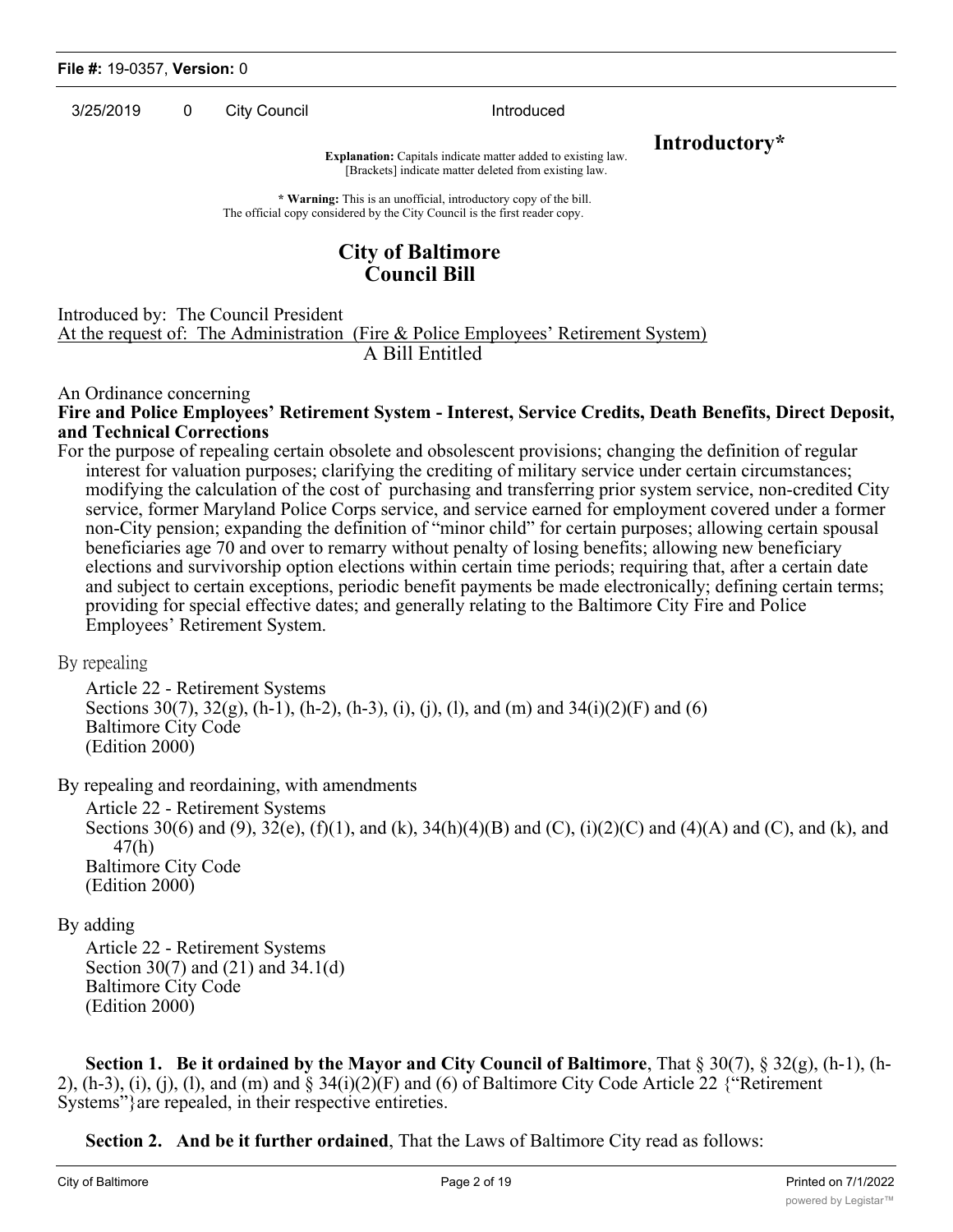## **Baltimore City Code**

#### **Article 22. Retirement Systems**

#### **Subtitle - Fire and Police Employees' Retirement System**

#### **§ 30. Definitions.**

In this subtitle, unless a different meaning is plainly required by the context, the following words and phrases have the meanings indicated:

- (6) "Service" [shall mean] means:
	- (i) any service for service-covered employment [as an employee as described in paragraph (2) of this subsection, and paid for by the City of Baltimore, while a member of the Fire and Police Employees' Retirement System]; [and]
	- (ii) any service purchased, repurchased, or transferred, by appropriate deposit or redeposit of funds plus interest[, to cover such periods, or]; and
	- (iii) any service credited under [any other section of] this subtitle [and under Maryland State Law].
- (7) "Service-covered employment" means employment as an employee, as described in paragraph (2) of this section, and paid for by the City of Baltimore, while a member of this system.

## (9) "Regular interest" means interest compounded annually for the reserves and items listed at the following rates:

| (i)  | the Annuity Savings Reserve: |
|------|------------------------------|
|      | $3.0\%$ .                    |
| (ii) | for valuation purposes:      |
|      | [7.5%]                       |

7.25%

(iii) for determining actuarial equivalents: 5.0%.

(21) "System entry date" means the date a member most recently begins service -covered employment.

## **§ 32. Service creditable.**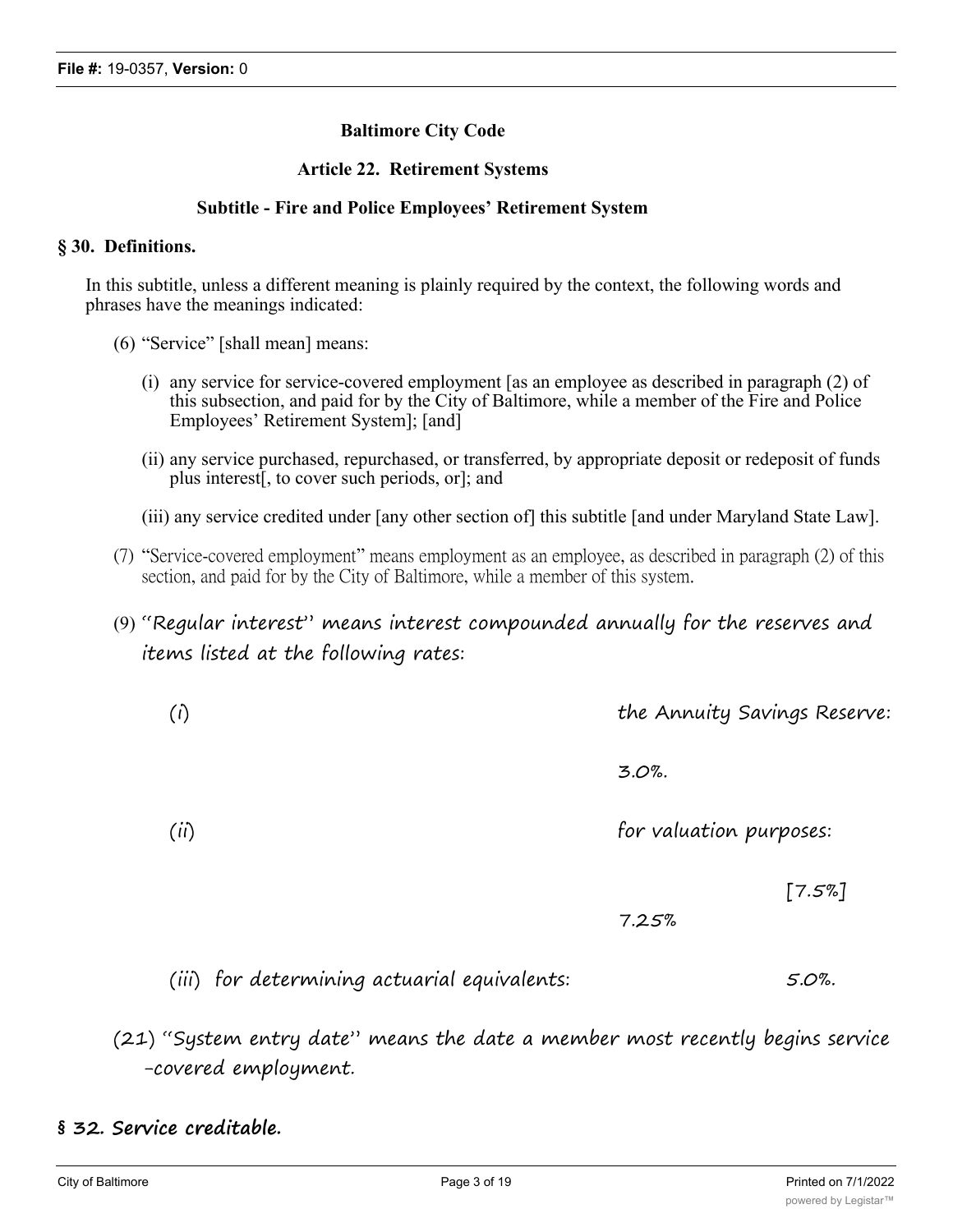- (e) [*Military personnel rights to benefits, membership, and service credit during employment*.] *Credit for military service during employment.*
	- (1) *Scope of subsection*.

This subsection applies only to a member of this system who:

- (i) on account of military service, as defined in paragraph  $[(9)]$  (7) of this subsection, is on [unpaid] leave of absence from [paid] City employment;
- (ii) [does not withdraw any of his or her accumulated contributions, unless he or she redeposits the sum withdrawn as provided in paragraph (2) of this subsection] is eligible for reemployment with the City under the Uniformed Services Employment and Reemployment Rights Act of 1994, as amended, 38 U.S.C. §§4301-4334 ("USERRA"); and
- [(iii) within 1 year after he or she leaves military service, or any longer period during which his or her employment rights are protected by federal law, is employed by the City of Baltimore as a regular and permanent employee;]
- [(iv) does not take any employment, other than employment described in item (iii) of this paragraph or temporary employment, after the member:
	- (A) applied for reemployment in his or her former classification or position in the City service; and
	- (B) was refused immediate reemployment for causes beyond his or her control; and]
- (iii)  $[(v)]$  applies for service credit with the system.
- [(2) *Redeposit of accumulated contributions; payment methods, deadline; pro rata credit.*]
	- $\left[$ (i) If a member of this system who is absent from employment for military service withdraws any of his or her accumulated contributions and redeposits into the system the sum withdrawn, with regular interest at the annuity savings fund rate from the date of withdrawal to the date that the redeposit is completed, the member, if otherwise qualified, is entitled to the benefits of this section as if the withdrawal had not been made.]
	- $[(ii)$  The redeposit of accumulated contributions:
		- (A) may be made by a single payment or an increased rate of contribution; but
		- (B) must be completed before the member's retirement date.]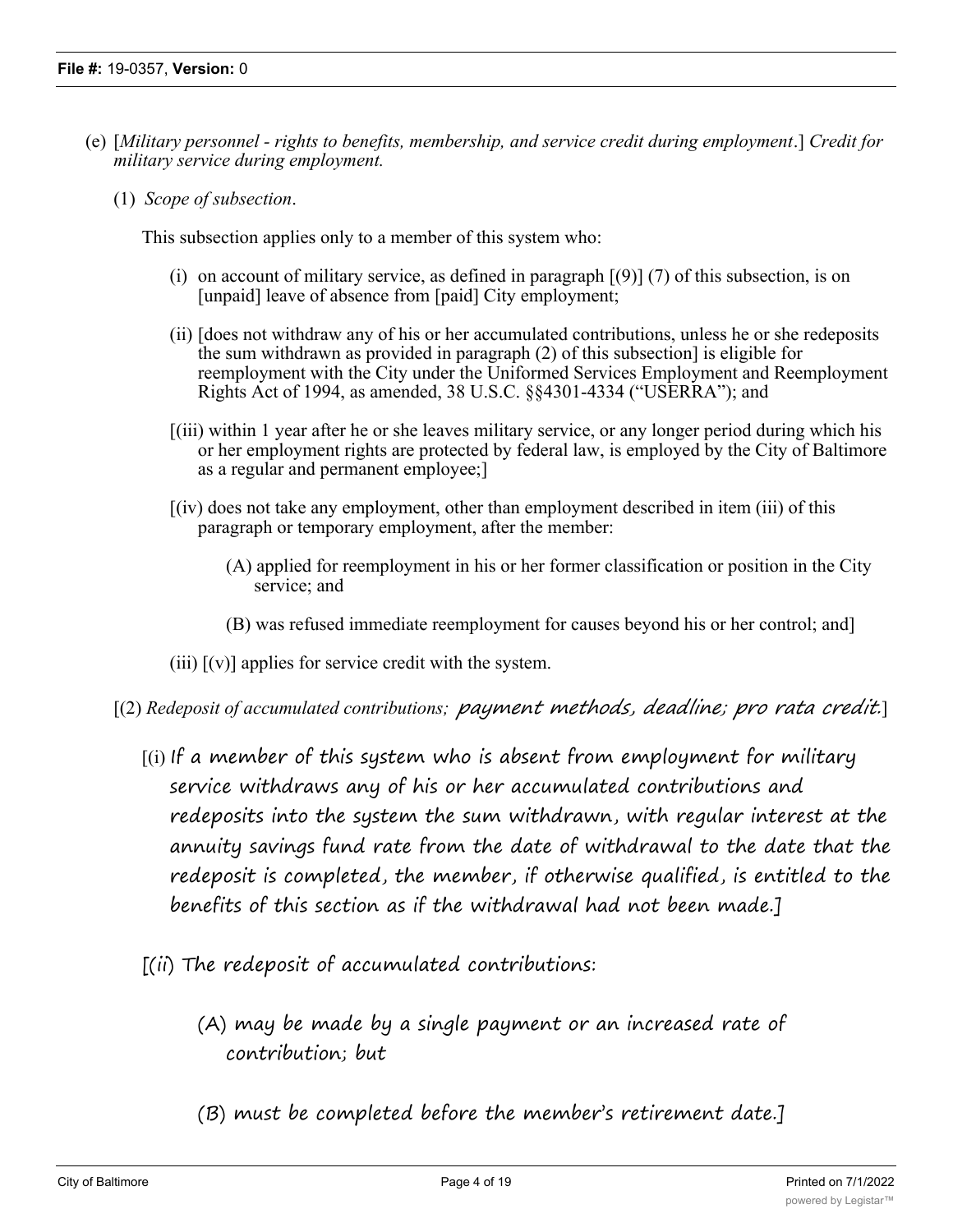- [(iii) The redeposit of accumulated contributions shall be credited pro rata at the time each payment is made.]
- [(3) *Retention of status and rights as a member*.]

[Except as otherwise provided in this subsection, a member of this system who is reemployed under paragraph (1)(iii) of this subsection retains the status and rights as a member during a period of absence from employment for military service.]

(2) [(4)] *Service credit*.

[A member of this system shall receive service credit for a period of absence from employment while in military service if:

- (i) the employment of the member under paragraph (1)(iii) of this section is paid employment; and
- (ii) membership in this system is a requirement of employment.]
- (1) A member of this system shall receive service credit for a period of absence from employment while in military service as though he or she had remained continuously employed with the City as an employee.
- (2) The service credit shall include the period, if any, between the date the member completes military service and the date he or she is reemployed with the City, as long as the member retains his or her reemployment rights under USERRA during that period.
- (3) [(5)] *Transfer of service credit*.

A member of this system who receives service credit for military service under this subsection may transfer the credit to another state or local retirement or pension system.

- (4) [(6)] [*Contributions*] *Member contributions*.
	- (i) Except as otherwise provided in subparagraph (ii) of this paragraph, a member of this system [who is reemployed under paragraph  $(1)(iii)$  of this subsection and is otherwise qualified to retain the status and rights of a member during a period of absence from employment for military service,] described in paragraph (1) of this subsection shall be credited [with], at the [city's] City's sole account and expense[:], with military service contributions that consist of the following:
		- (A) the contributions, if any, that the City would have made on behalf of the member if the member had not been absent, including DROP or DROP 2 contributions; and
		- (B) the contributions that the member would have made on his or her own behalf if the member had not been absent, including DROP or DROP 2 contributions.
	- (ii) On a member's terminating City employment, the member is not entitled to [withdraw] receive any part of [the] these military service contributions [credited to his or her account under this paragraph, including the annuity portion attributable to City contributions made under this paragraph, except in the case of death while in City service or retirement from City service]. However, the military service contributions shall be used to fund: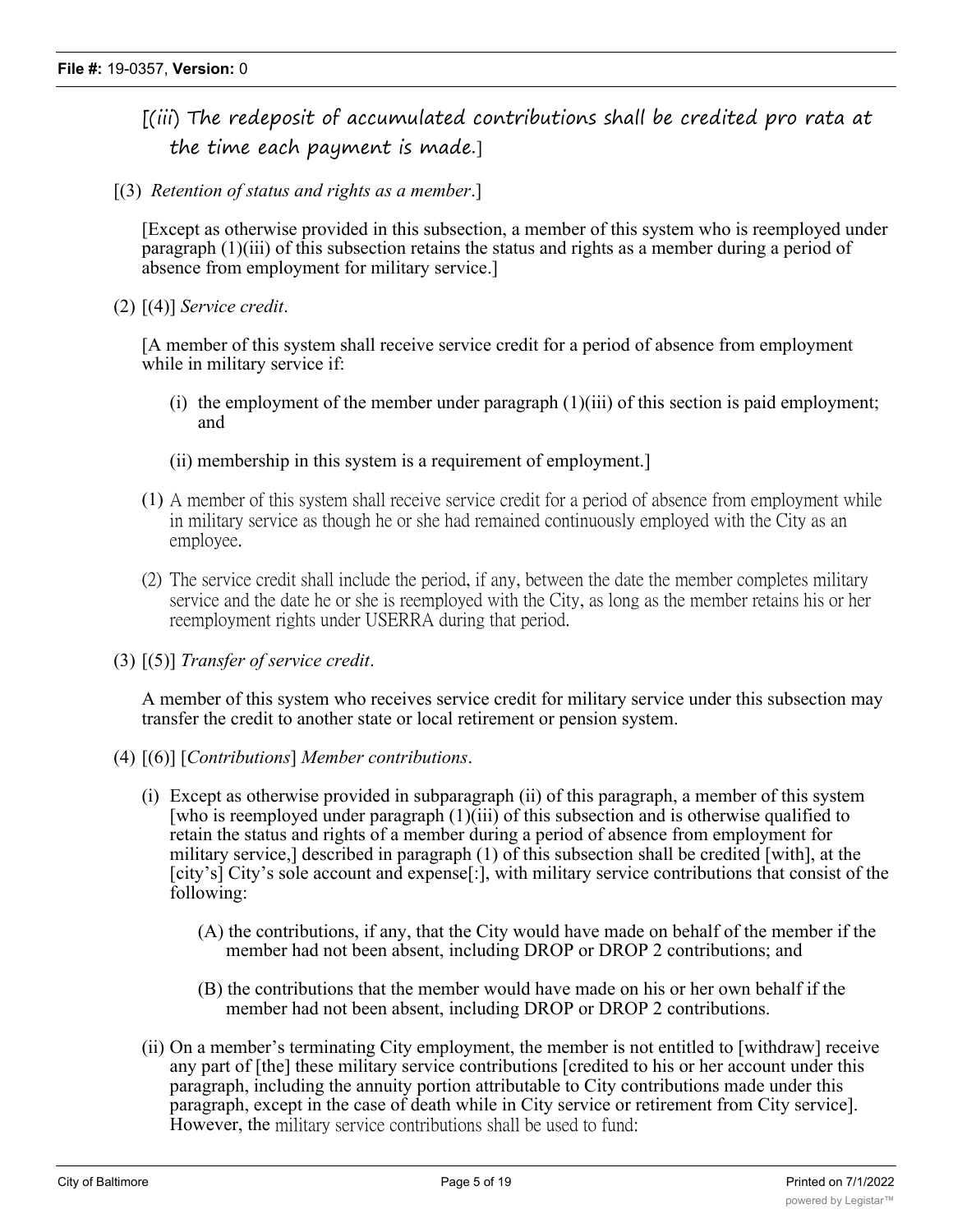- (A) the annuity portion of a retirement allowance payable to that member under § 34; or
- (B) the annuity portion of a lump-sum or periodic death benefit payable to that member's beneficiary under § 34.
- (iii) The Board of Trustees shall refund to a member any contributions made to the system during a period of absence from employment for military service when the member is otherwise exempted under this paragraph from paying contributions into the system.
- [(iv) On termination of a member's employment during or after a leave of absence for military service, the member, member's beneficiary, or member's estate is entitled to a refund of the member's accumulated contributions, plus interest, in lieu of any other system benefit, excluding contributions made by the City under subparagraph (i) of this paragraph.]
- (5) [(7)] *Benefits unavailable during absence*.

A member of this system, the member's beneficiary, or the member's estate is not entitled to line-ofduty disability benefits or line-of-duty death benefits arising from the member's death or disability during a period that the member is absent from employment for military service.

(6) [(8)] DROP and DROP 2 benefits.

[Except as otherwise provided in this subsection, a] A member of this system [who is actively reemployed under paragraph (1)(iii) of this subsection and is otherwise qualified to retain the status and rights of a member during a period of absence from employment for military service] described in paragraph (1) of this subsection is entitled to all of the rights and privileges relating to the Deferred Retirement Option Plan ("DROP") under [Section] § 36B [of this subtitle] or the Deferred Retirement Option Plan 2 ("DROP 2") under § 36C otherwise afforded to a member who is actively employed, including:

- (ii) after being reemployed on returning from military service, the right to elect retrospectively to participate in DROP or DROP 2 or to terminate DROP or DROP 2 participation, as of a date during the period of the member's absence from employment;
- (ii) the right to accumulate DROP or DROP 2 contributions and benefits participation during the period of the member's absence from employment; and
- (iii) the right to be credited with post-DROP or post-DROP 2 employment during the period of the member's absence from employment.
- (7) [(9)] *"Military service" defined*.
	- (i) In this subsection and in subsection (f) of this section, "military service"means any service that falls within the term:
		- (A) "service in the uniformed services", as defined by and interpreted under 38 U.S.C. § 4303(13); or
		- (B) "military service", as defined by and interpreted under State Personnel and Pensions Article § 38-101(d);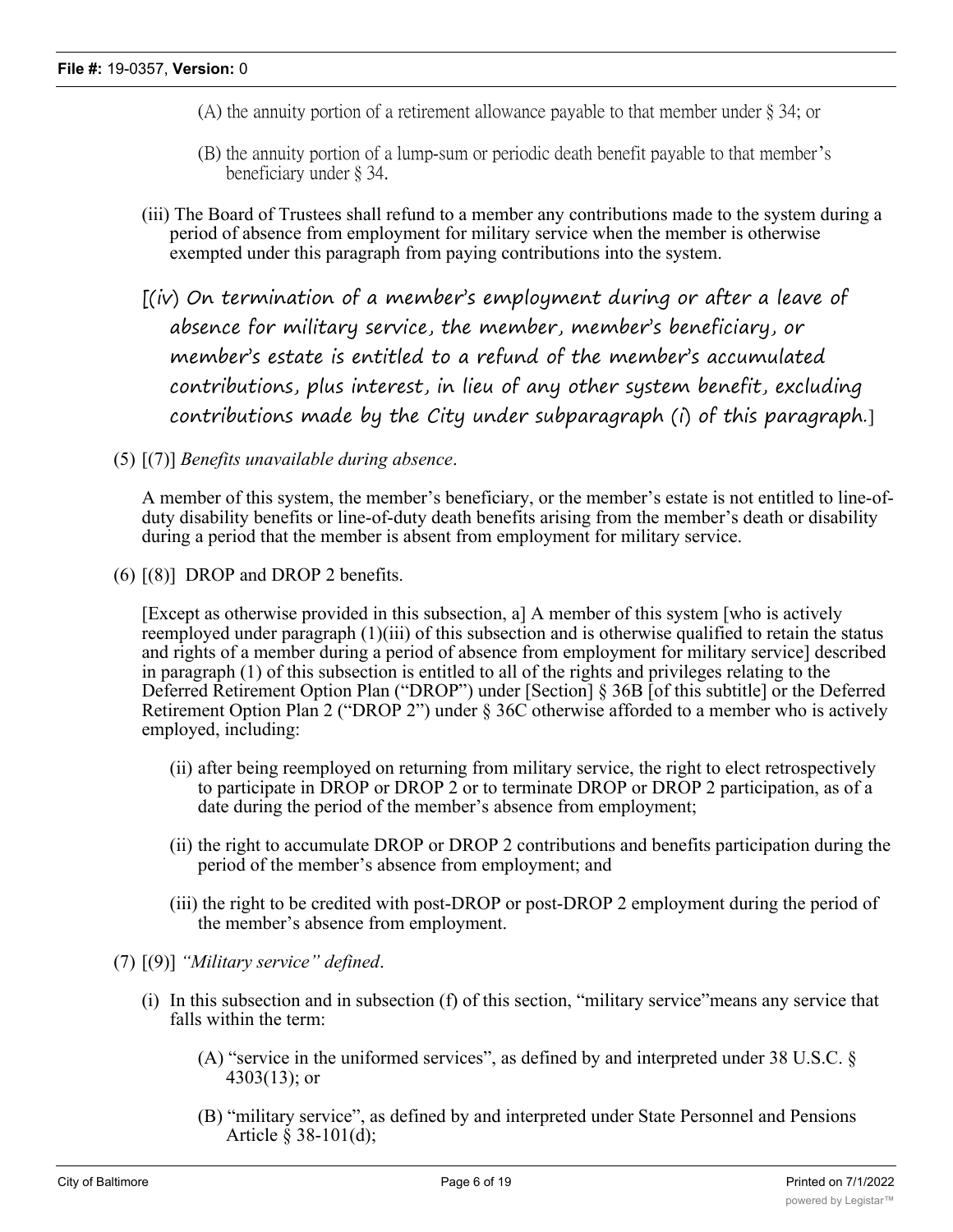- (ii) "Military service" embraces all forms of duty, including active duty, active duty for training, initial active duty for training, and inactive duty training (such as drills), under competent authority, on a voluntary or involuntary basis, in the Army, Navy, Marine Corps, Air Force, Coast Guard, Public Health Service Commissioned Corps, the Army National Guard, the Air National Guard, the Maryland National Guard, as well as the reserve components of each of these services, and any other category of persons designated by the President or the Governor of the State of Maryland in time of war or national or State emergency.
- (8) *Deadline for purchase of service.*

For a member of this system described in paragraph (1) of this subsection, any deadline for transferring and purchasing service otherwise applicable under § 32(k) shall be extended by the period of service credited to the member under paragraph (2) of this subsection.

(9) [(10)] *Rules and regulations*.

The Board of Trustees may adopt rules, resolutions, and regulations to carry out the provisions of this subsection as long as those rules, resolutions, and regulations are consistent with USERRA.

- (f) [*Military*] *Credit for military service* [*credit*] *prior to employment*.
	- (1) [Notwithstanding any other provision of this subtitle, upon] Upon proper application to [the System] this system, a member who has acquired at least 10 years of service and attained age 50, or who has acquired 20 years of service, shall be granted credit for military service, as defined in  $\lceil \S 32(e) \rceil$ subsection (e)(7) of this [subtitle], prior to employment with the City [for purposes of eligibility for a normal service retirement under  $\bar{\S}$  34(a-1), DROP under  $\S$  36B, or DROP 2 under  $\S$  36C, and for benefit purposes shall be granted to any member of this system who has served in the military prior to employment with the City, if that member has acquired at least 10 years of service and attained the age of 50, or has acquired 20 years of service] unless otherwise provided in this Article 22.
- (k) [*Transfers*] *Purchases and transfers of service.* [*- Persons becoming members on or after July 1, 2003*.]
	- (1) *Definitions*.
		- (iii)In this subsection, the following words have the meanings indicated.
		- (ii) A. "Former system" means an actuarially funded contributory or non-contributory federal, state, or local governmental defined benefit retirement or pension system located within the United States.
			- B. "Former system" includes:
				- 1. this system;
				- 2. the Employees' Retirement System of the City of Baltimore;
				- 3. the Elected Officials' Retirement System of the City of Baltimore; and
				- 4. even though it is not actuarially funded, the Retirement Savings Plan of Baltimore City.
		- (iii) "Uniformed position" means a fireman's or policeman's position held by a transferring employee.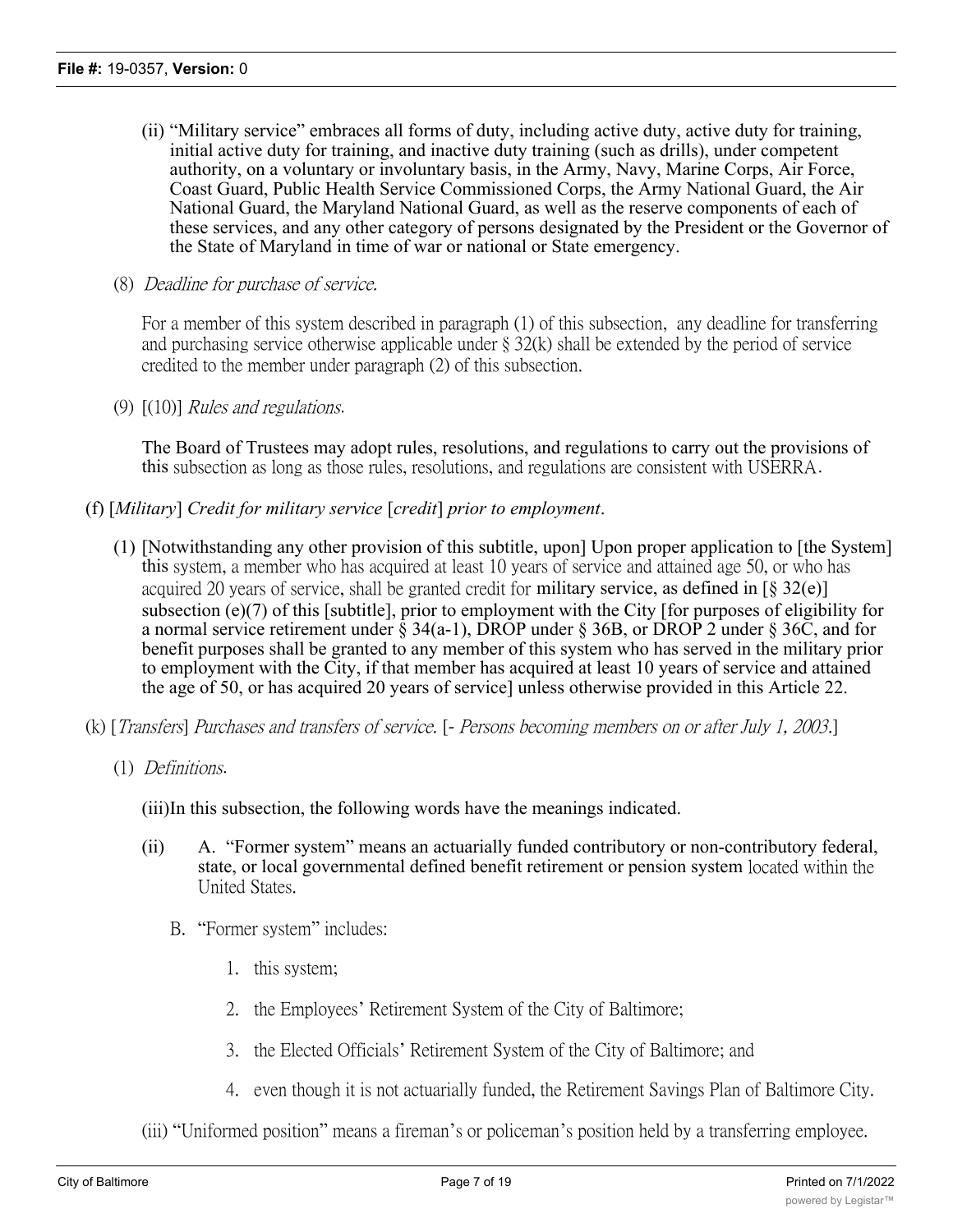- (iv) "Fireman's position" means a position held by an employee of a federal, state, or local fire department whose services bear a substantial and direct relationship to extinguishing fires or protecting lives or property endangered by fires.
- (v) "Policeman's position" means a position held by an employee of a federal, state, or local law enforcement agency who is regularly engaged in enforcing the public peace and whose duties include the power of arrest.
- (vi) "Civilian position" means a position held by a transferring employee that was not a uniformed position.
- (vii) "Former City service" means:
	- (A) prior service;
	- (B) service for any regular and permanent employment with the City that resulted in the member' s being vested in the City Retirement Savings Plan or credited for service in a defined benefit City Retirement System other than this system; or

(C) non-credited City service.

- (viii) "Earnable compensation" means the annual salary authorized for the member as of the date of the member's system entry date.
- (ix) "Prior service" means service credit previously earned or purchased in this system but lost due to separation from employment.
- (x) "Non-credited City service" means service for any regular and permanent employment with the city that did not result in the member's being credited for service in any City retirement system or vested in the City Retirement Savings Plan.
- (xi) "Maryland Police Corps service" means service, not to exceed 6 months, earned by a member while successfully completing the Maryland Police Corps training program.
- (2) *In general*.
	- (A) [*Transfers*] *Purchases and transfers authorized.*

An employee who becomes a member of this system [on or after July 1, 2003,] may purchase and transfer all or any portion of service previously earned or acquired in a former system or through Maryland Police Corps service if:

- (i) for service purchases and transfers of other than prior service, non-credited City service, or Maryland Police Corps service, the member begins employment covered by this system within 90 days of terminating employment covered by the former system;
- (ii) the member files an application with this system to purchase and transfer that service within 1 year of [membership in this system] his or her system entry date.
- (iii) the member's former system or employer provides verification to this system of the member'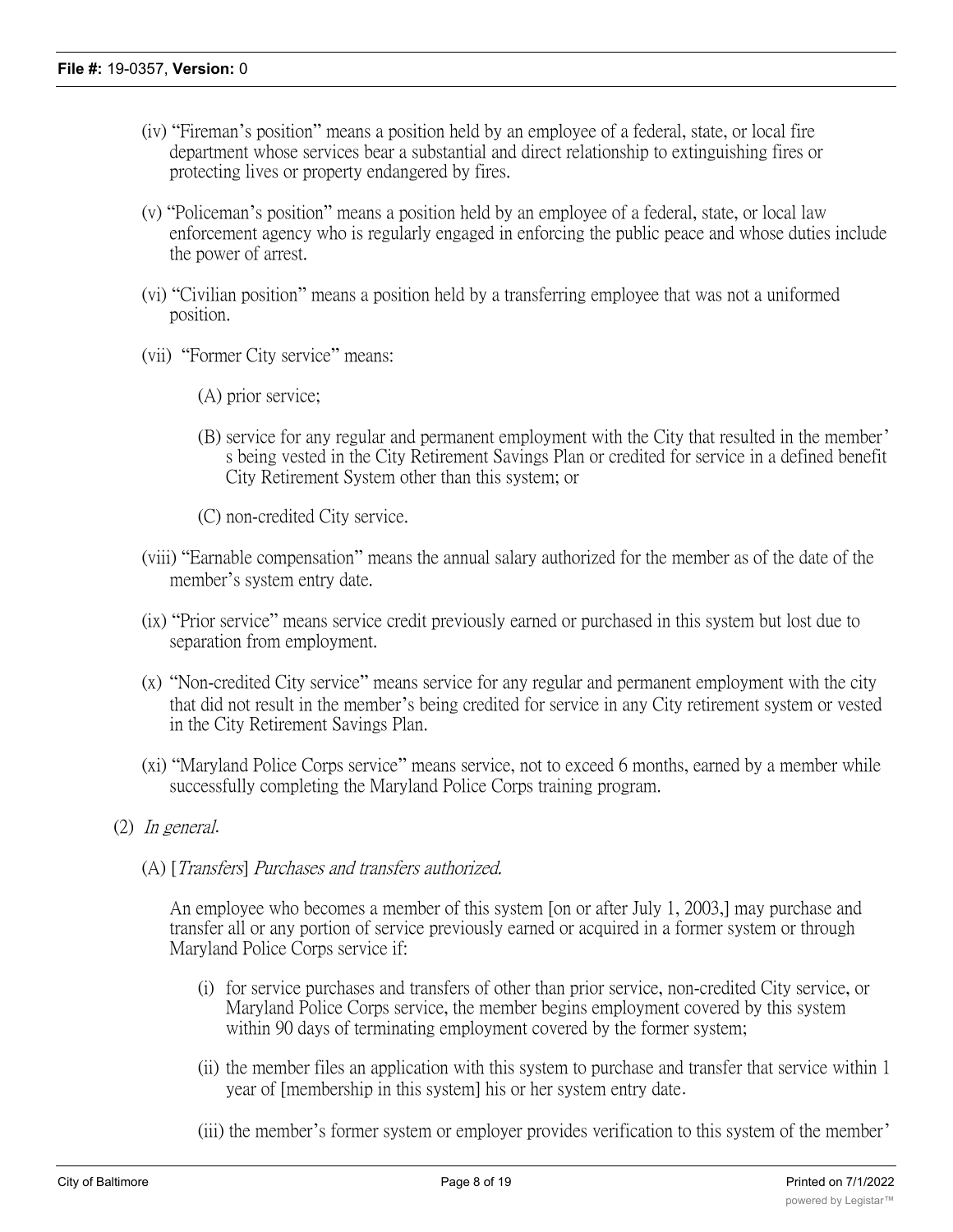s transferable service; and

- (iv) on transferring [credit] service from the member's former system or Maryland Police Corps service, the member would no longer be eligible to receive a present or future benefit [from the former system] for the service transferred.
- (B) *Limit of years transferable*.
	- (i) If the service from the former system was acquired or earned on account of employment in a uniformed position, the member may purchase and transfer up to 10 years of that service, in addition to any prior service, non-credited City service, and Maryland Police Corps service.
	- (ii) If the service from the former system was acquired or earned on account of employment in a civilian position, the member may purchase and transfer up to 5 years of that service, in addition to any prior service, non-credited City service, and Maryland Police Corps service.
- (C) *Payment amount* [ *Transfers from City system*]*.*

For service transferred from a [Baltimore City retirement] former system, the member must pay:

- (i) an amount equal to the product of:
	- 1. the member's [actual] earnable compensation [for the position covered by this system as of the member's date of entry into this system], multiplied by
	- 2. the number of years or part of a year of service to be transferred, multiplied by
	- 3. [6%] either:
		- A. for service that is former City service, the member contribution rate under § 36(h)(5) in effect on the date of the member's application, or
		- B. for service that is not former City service, twice the member contribution rate under  $\S 36(h)(5)$  in effect on the date of the member's application, [plus] less
- [(ii) interest on that product calculated at this system's current annuity savings fund rate from the member's date of entry into this system to the date the payment for the transfer of service is completed.]
- (ii) accumulated contributions, with interest, that the member may have retained in this system for his or her prior service.
- [(D) *Payment amount Transfers from other system.*]

[For service transferred from a system other than a Baltimore City retirement system, the member must pay:

- (i) an amount equal to the product of:
	- 1. the member's actual earnable compensation for the position covered by this system as of the member's date of entry into this system, multiplied by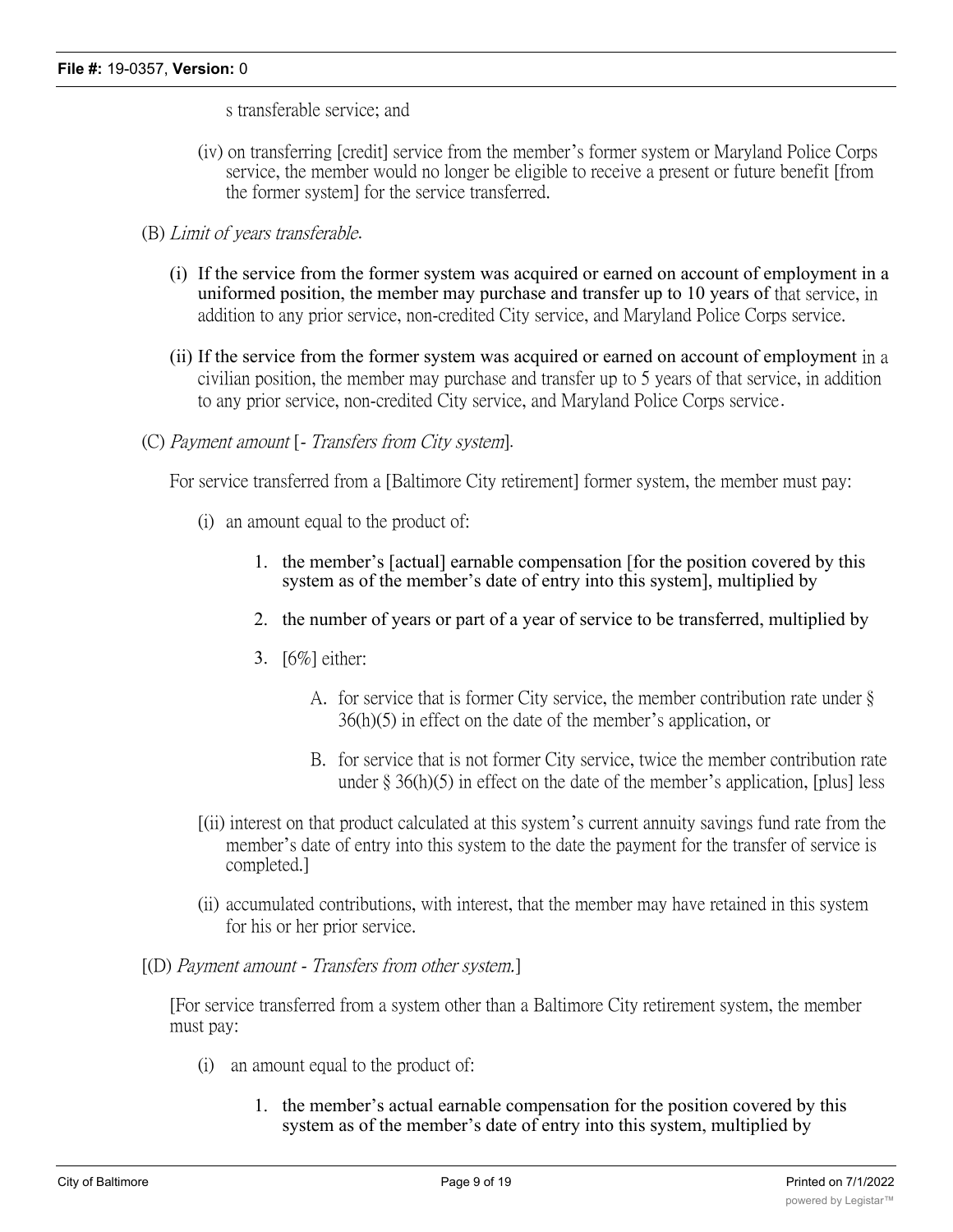- 2. the number of years or part of a year of service to be transferred, multiplied by
- 3. 12%, plus
- (ii) interest on that product calculated at this system's current annuity savings fund rate from the member's date of entry into this system to the date the payment for the transfer of service is completed.]
- (D) [(E)] *Payment methods, deadline.*

The payment for transferred service[: (i) may] must be [made] by a single payment [or an increased rate of contribution; but (ii) must be completed] made before the earlier of:

- (i) [(A)] 10 years from the member's system entry date [of entry into this system]; or
- (ii)  $[(B)]$  the member's retirement date.
- (E) [(F)] *Pro rata credit*.

The transferred service shall be credited pro rata at the time each payment for the service is made.

[(3) *Transferred service deemed earned in this system*.]

[For purposes of determining benefit eligibility and calculation of benefits, on payment by a member for the transferred service and the credit of that service by this system, the transferred service shall be treated the same as all other service acquired in this system, whether or not the member retires more than 5 years after transferring into this system.

- [(4) *Special review provision*.]
	- [(A) After the June 30, 2008, actuarial valuation has been completed and presented to the Board of Trustees, the Board shall review with the system's actuary the cost impact to the City of Baltimore of this subsection (k) as applied to service credit transfers from federal and out-ofstate retirement or pension systems.]
	- [(B) If the Board of Trustees determines that the provisions of this subsection (k) that allow the transfer of service credit from federal and out-of- state retirement or pension systems should not be continued, the Board shall submit legislation to the Mayor and City Council to rescind those provisions.]
	- [(C) Otherwise, if the Board of Trustees determines that the provisions of this subsection (k) that allow for these transfers should be continued, those provisions will remain in full force and effect and this paragraph (4) will be null and void.]

#### **§ 34. Benefits.**

- (h) *Non-line-of-duty death benefit*.
	- (4) *25% plus death benefit*.
		- (B) This benefit shall be paid:
			- (i) to the member's designated beneficiary, as long as that designated beneficiary is limited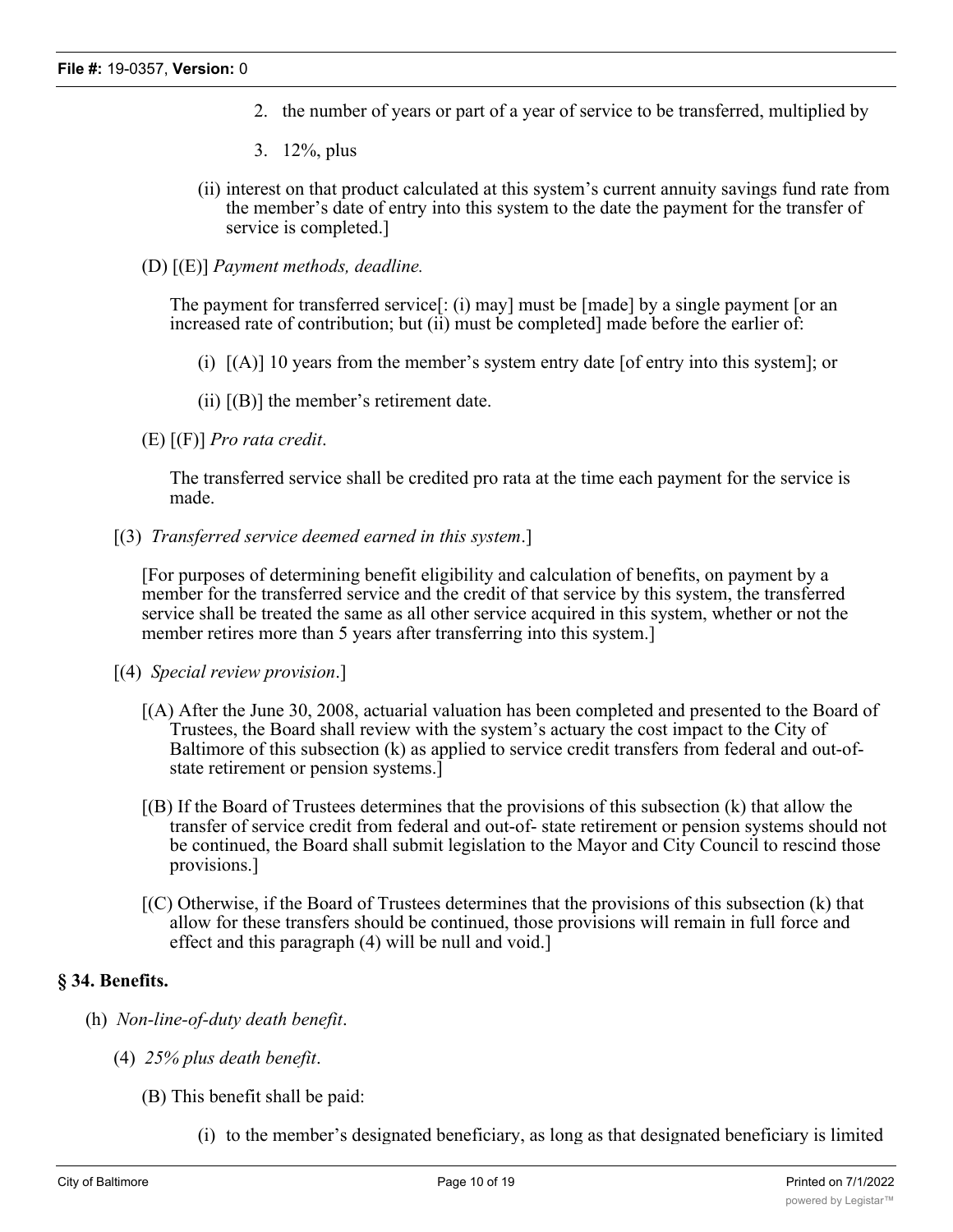to:

- 1. the member's surviving spouse, to continue for life or until remarriage; or
- 2. the member's minor children, to be paid to each child, in equal shares, until that child is no longer minor, as defined in § 47(h) of this article; or
- (ii) if the designated beneficiary is not the member's spouse or minor child, as defined in  $\S$ 47(h) of this article, and that beneficiary predeceases the member, or if there is no designated beneficiary, then to the member's surviving spouse, to continue for life or until remarriage, if the member was married to that spouse for at least 1 year immediately before the date of the member's death; or
- (iii) if there is no qualifying surviving spouse under subparagraph  $(B)(i)$  or (ii), or if the surviving spouse dies or remarries, then to the member's minor children, to be paid to each child, in equal shares, until that child is no longer minor, as defined in  $\S 47(h)$  of this article.
- (C) For purposes of this paragraph (4), when a member's child is no longer a minor, as defined in § 47(h) of this article, and consequently ceases to receive benefits under this paragraph (4), each remaining minor child shall begin to receive, in addition to his or her existing benefit, an equal share of the benefit formerly paid to the other child. This process continues until the member's youngest child is no longer a minor.
- (i) *Line-of-duty death benefit*.
	- (2) *Line-of-duty death benefit*.
		- (C) For purposes of this paragraph (2), when a member's child is no longer a minor, as defined in § 47(h) of this article, and consequently ceases to receive benefits under this paragraph (2), each remaining minor child shall begin to receive, in addition to his or her existing benefit, an equal share of the benefit formerly paid to the other child. This process continues until the member's youngest child is no longer a minor.
	- (4) *Death on account of a line-of-duty injury*.
		- (A) This paragraph (4) applies to any member who:
			- (i) retires under the provisions of  $\S 34(e)$  of this subtitle;
			- (ii) elects to receive maximum benefits without [optional] actuarial modification; and
			- (iii) within 5 years of the date of line-of-duty disability retirement, dies from the last injury that caused or contributed to that retirement.
		- (C) Any accumulated contributions payable to the designated beneficiary of a member whose death is governed by this paragraph  $\overline{4}$  shall be reduced by the amount of annuity payments that the deceased member previously received through a [special] line-of-duty disability pension.
- [(k) *Optional allowances*.]
	- $(1)$  Any member who is entitled to a disability or service allowance under the provisions of this subtitle may elect to receive the maximum amount of such allowance or he may elect to receive the actuarial equivalent of such allowance, computed as of the effective date of retirement, in a lesser amount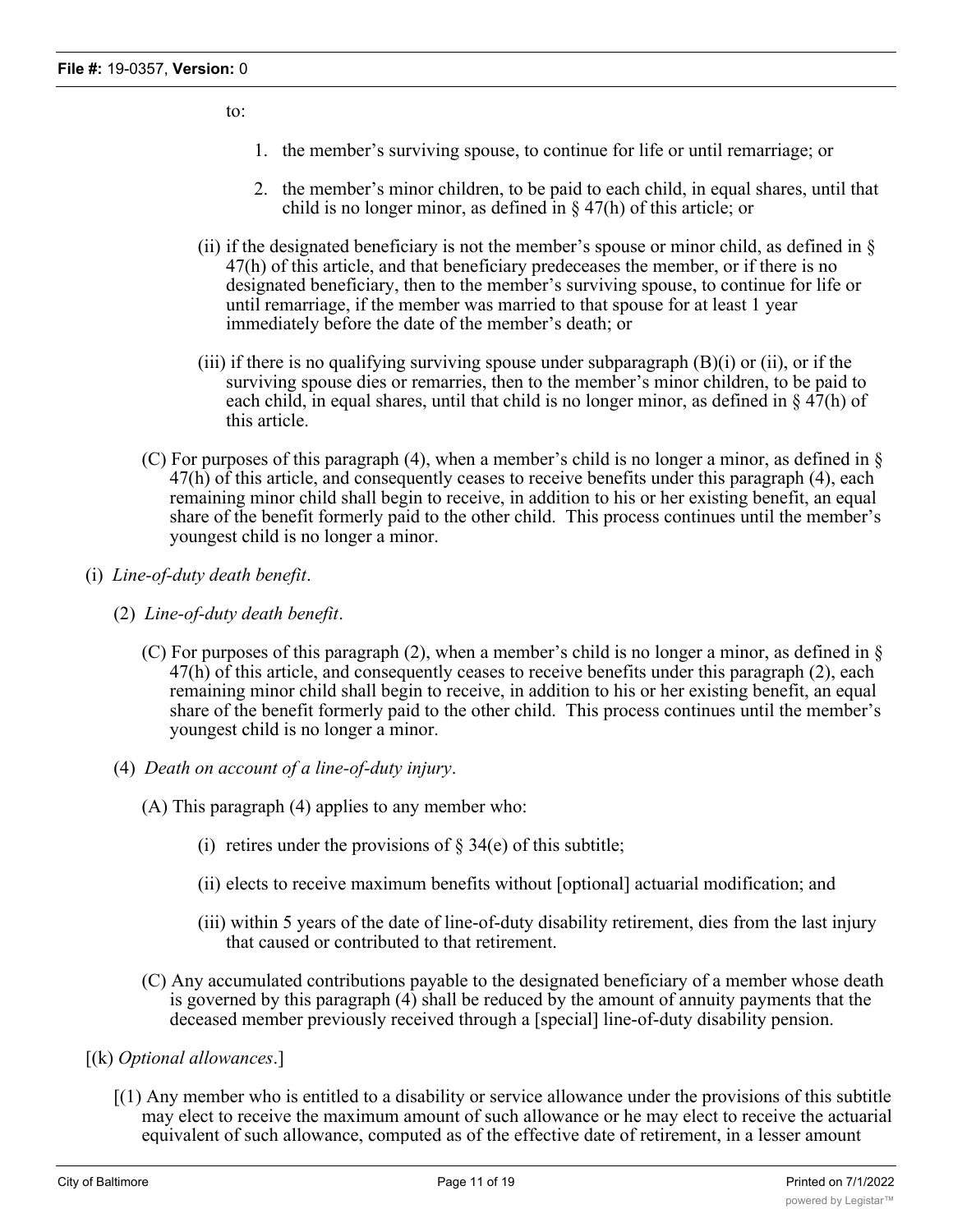payable throughout life in accordance with the following provisions:]

- [Option 1. If the member dies before he has received in annuity payments the present value of his annuity computed as of the time of his retirement, the balance of the annuity reserve remaining unpaid shall be paid to such person, if any, as he shall have nominated by written designation duly acknowledged and filed with the Board of Trustees, otherwise to his estate; or]
- [Option 2. If the member dies before he has received in payments the present value of his retirement allowance as it was at the time of his retirement, the balance shall be paid to his legal representatives or to such person as he shall nominate by written designation duly acknowledged and filed with the Board of Trustees; or]
- [Option 3. Upon the member's death, his reduced retirement allowances shall be continued throughout the life of and paid to such person as he shall have nominated by written designation duly acknowledged and filed with the Board of Trustees at the time of his retirement; or]
- [Option 4. Upon the member's death, ½ of his reduced retirement allowance shall be continued throughout the life of and paid to such person as he shall have nominated by written designation duly acknowledged and filed with the Board of Trustees at the time of his retirement; or]
- [Option 5. Some other benefit or benefits shall be paid either to the member or to such person or persons as he shall have nominated, provided such other benefit or benefits, together with the lesser retirement allowance, shall be certified by the actuary to be of equivalent actuarial value to his retirement allowance and shall be approved by the Board of Trustees.]

[Any living retired member shall have the right within 30 days after the effective date of his retirement, and not thereafter, to change his election of the maximum allowance to any one of the options hereinbefore set forth or to change his election of any one of said options to another one of said options, or to change his election from any one of said options to the maximum allowance. Any living retired member shall have the right within 30 days after the effective date of his retirement to change his designation of a beneficiary, but thereafter no such change may be made in connection with any option hereinbefore set forth which provides for the payment of a benefit allowance to, and throughout the life, of the beneficiary designated.]

[The election of any option or any change in connection therewith shall be made on forms provided for that purpose by the Board of Trustees and filed with the Board.]

- [(2) *{Repealed}*]
- $[(3)$  Subject to the provisions of (a), (b), (c), (d), and (e) of this paragraph (3), in the event that a member who retires and elects to receive maximum benefits without optional modification later dies and is survived by a spouse to whom the member had been married for at least 1 year immediately prior to retirement, an amount equal to 37½% of the allowance said member was receiving shall be paid to such surviving spouse to continue as long as he or she remains unmarried. If there be no such spouse or if the spouse dies or remarries before the youngest unmarried child of said deceased member shall have either attained the age of 18 years or, in the event said child is a full-time student, before he shall have attained the age of 22 years, then an amount equal to 37½% of the allowance said member was receiving shall be paid to such child or children, divided in such manner as the Board of Trustees in its discretion shall determine to continue for the benefit of such child or children until the last child marries, dies or either attains the age of 18 years or in the event he is a full-time student, attains the age of 22 years.]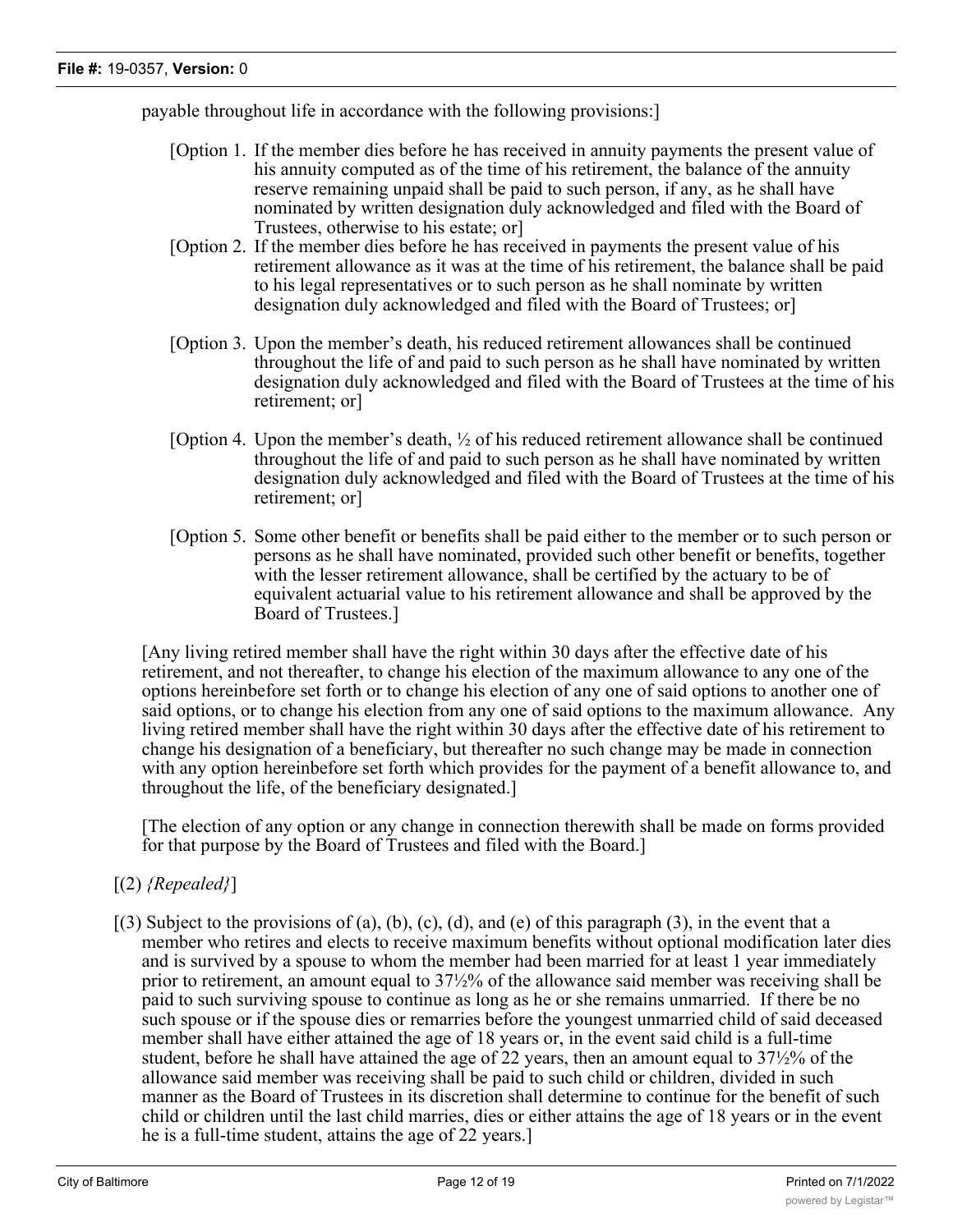[Provided, however, that the above benefits shall apply only to the following members, surviving spouses and/or children, as the case may be:]

- $[(a)$  any member who retires on or after July 1, 1970;
- [(b) any member who retired prior to July 1, 1970, who is still living as of July 1, 1970, and who elected to receive maximum benefits without optional modification at the time of retirement.]
- [(c) Any member who retired prior to July 1, 1970, who is still living as of July 1, 1970, and who elected a reduced optional allowance at the time of retirement, shall be entitled to change his election and receive the maximum benefits without optional modification under Article 22, aforesaid, and to have his eligible surviving spouse, child or children, as the case may be, receive the benefits provided for herein. Anything herein to the contrary notwithstanding, any member who was entitled to the benefits of this paragraph on July 1, 1970, and who has been determined by the Board of Trustees to be a disabled person on that date and who died as a result of such disability before August 30, 1970, without having exercised his rights to change his election as required by the provisions of this paragraph, may have such rights to change his election carried over to his eligible surviving spouse, child or children, as the case may be. Such election by the surviving spouse, child or children, as the case may be, to receive the benefits provided in (c) herein, must be made within 30 days of the effective date of this ordinance and these benefits shall be paid retroactively effective on the day after such member died.]
- [(d) The eligible surviving spouse, child or children, as the case may be, of a retired member who died prior to July 1, 1970, who is or are receiving a retirement allowance as a result of the fact that the member elected a reduced optional allowance at the time of retirement shall be entitled upon application to receive the adjusted benefits provided for herein notwithstanding the prior election by the member.]
- [(e) The eligible surviving spouse, child or children, as the case may be, of a retired member who died prior to July 1, 1970, and who had elected to receive maximum benefits without optional modification, shall receive the benefits provided for herein commencing as of July 1, 1970.]

[In no event will a surviving spouse, child or children receive any benefits under this paragraph (3) if such spouse, child or children received lump sum benefits as a result of election of Options 1, 2 or 5 by the retired member and his subsequent death prior to July 1, 1970. Provided, further, that all increased benefits available hereunder shall become effective as of July 1, 1970, and in no event shall any payment be made for any period prior to July 1, 1970. However, elections or applications provided under this paragraph (3)(c) and (3)(d) made after September 30, 1970, shall not be effective prior to the date of such election or application and no retroactive payments shall be made. Provided, further, that notwithstanding the above provisions, a spouse by a marriage occurring at least 6 months prior to the effective date of this paragraph (3), or a child or children of such marriage, shall be entitled to the benefits provided for herein as if the marriage had occurred 5 years prior to retirement.]

[(f) In the event a retired member, who elected to receive maximum benefits under the provisions of this subtitle, dies before he has received in annuity payments a sum equal to the amount of his accumulated contributions at the time of his retirement, and there is no surviving spouse, minor children, mother or father of the deceased member entitled to receive further retirement benefits as a result of his death, the difference between the amount of the deceased member's accumulated contributions at the time of his retirement and the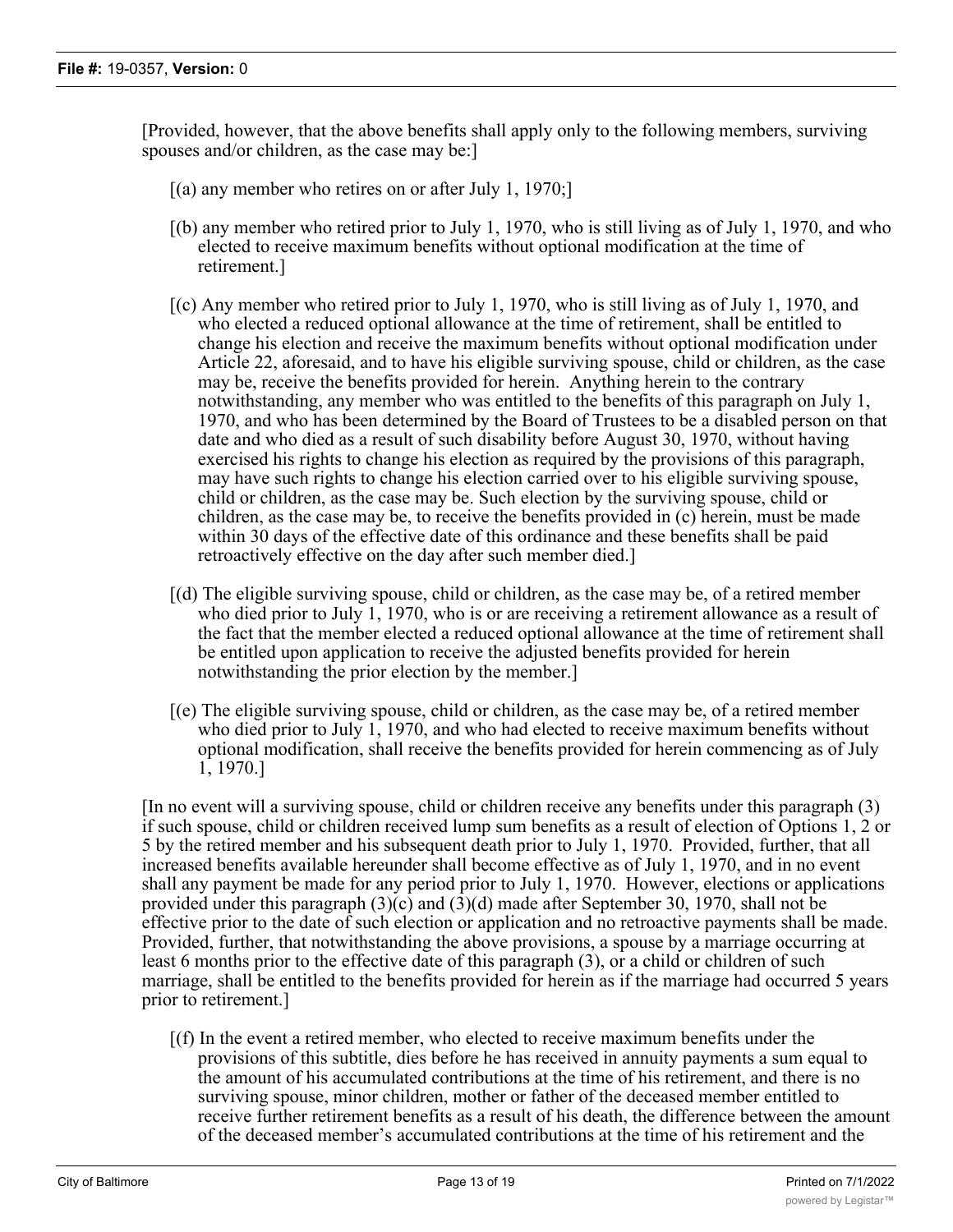sum of the annuity payments which he has received shall be paid to the deceased member's designated beneficiary, and if no beneficiary has been designated, then said difference shall be paid to his estate.]

- [(4) Provided, however, that effective January 1, 1987, any beneficiary receiving or thereafter eligible to receive the 37½% survivor's benefit under subsection  $(k)(3)$  shall receive 42½% of the member's allowance, in lieu of the 37½% previously provided. Any such increased rate shall be effective beginning January 1, 1987, or from date of eligibility, whichever comes later.]
- [(5) Effective as of July 1, 1993, in the event that a member who retires and elects to receive maximum benefits without optional modification later dies and is survived by a spouse to whom the member had been married for at least 1 year immediately prior to retirement or at least 5 years prior and/or subsequent to retirement, an amount equal to 50% of the allowance said member was receiving shall be paid to such surviving spouse to continue as long as he or she remains unmarried. If there be no such spouse or if the spouse dies or remarries before the youngest unmarried child of said deceased member shall have either attained the age of 18 years, or, in the event said child is a full-time student, before he shall have attained the age of 22 years, then an amount equal to 50% of the allowance said member was receiving shall be paid to such child or children, divided in such manner as the Board of Trustees in its discretion shall determine to continue for the benefit of such child or children until the last child marries, dies or either attains the age of 18 years or in the event he is a full-time student, attains the age of 22 years. The surviving spouse benefit provided under this paragraph is effective as of July  $\overline{1}$ , 1993, and is not payable to the surviving spouse of a member who died before July 1, 1993, where such spouse was not previously entitled to a surviving spouse benefit.]
- [(6) Effective as of July 1, 1993, any beneficiary receiving or thereafter eligible to receive the 42.5% survivor' s benefit under subsection (k)(4) shall receive 50% of the member's allowance, in lieu of the 42.5% previously provided under subsection (k)(4). Any such increased rate shall be effective beginning July 1, 1993, or from the date of eligibility, whichever occurs later.]
- (k) *Retirement payment options.*
	- (1) *Maximum retirement allowance.*
		- (i) *In general.*

A member who is eligible to receive a retirement benefit under this subtitle is entitled to receive, without actuarial modification, the full benefit for which he or she is qualified, payable in periodic payments during the retired member's lifetime (the "maximum retirement allowance").

(ii) *Retired member's death - In general*.

As of the 1<sup>st</sup> day of the calendar month following the death of a retired member who is receiving this maximum retirement allowance, the following beneficiaries are entitled to receive periodic payments in an amount equal to 50% of the periodic payment that the retired member was receiving at the time of his or her death:

- (A) if the retired member is survived by a spouse to whom the retired member was married for at least 1 year immediately before the member's retirement date or at least 5 years before the member's death, the benefit shall be paid to the surviving spouse, to continue for the spouse's lifetime or until the spouse remarries before age 70; or
- (B) if there is no qualifying surviving spouse or if the surviving spouse remarries before age 70 or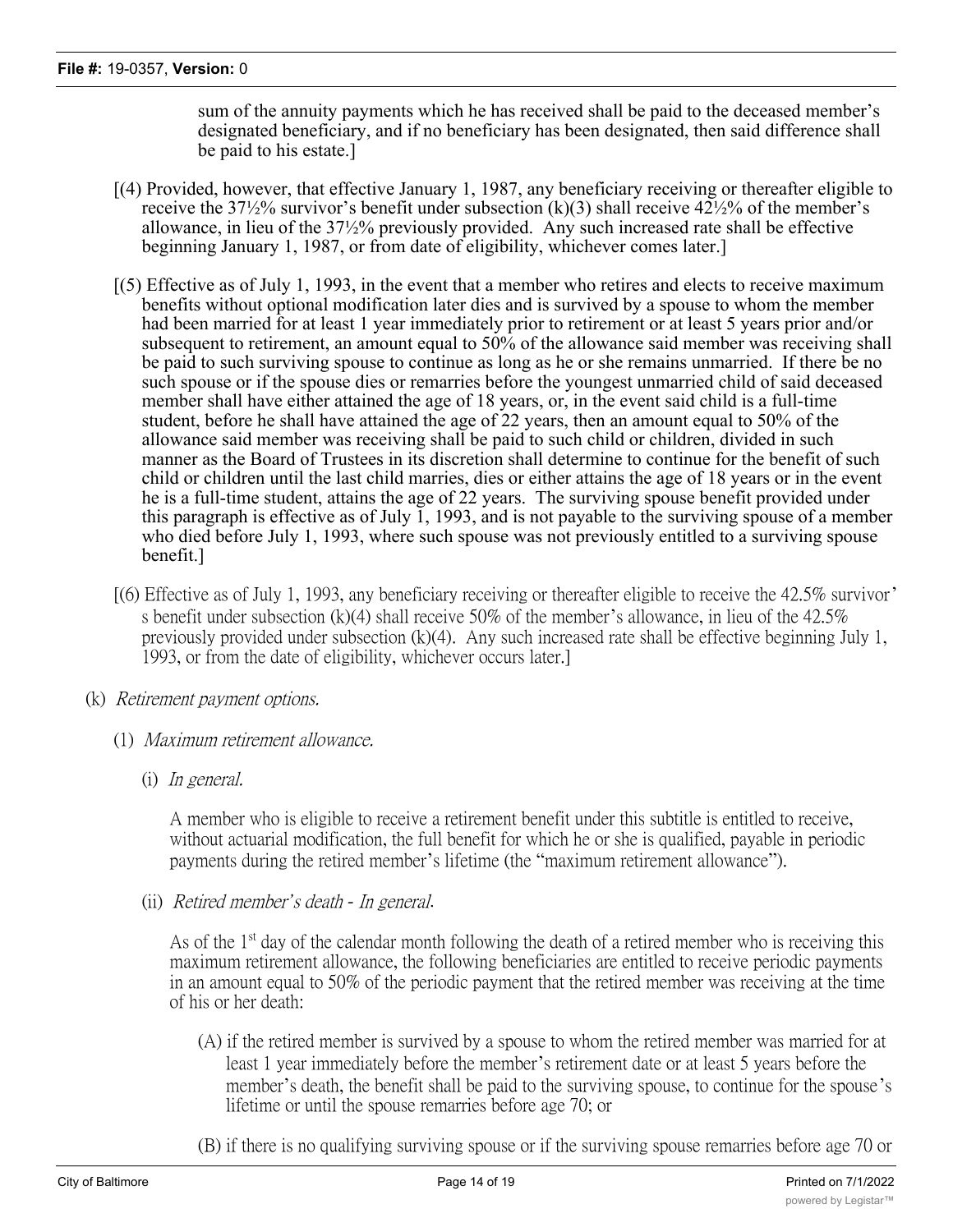dies, then the benefit shall be paid to the retired member's minor children, in equal shares, to continue until the children are no longer minors, as defined in § 47(h) of this article.

(iii) *retired member's death - Share of minor child who attains majority*.

For purposes of this paragraph, when a retired member's child is no longer a minor, as defined in § 47 (h) of this article, and consequently ceases to receive benefits under this paragraph, each remaining minor child shall begin to receive, in addition to his or her existing benefit, an equal share of the benefit formerly paid to the other child. This process continues until the youngest child is no longer a minor.

(iv) *Retired member's death - before contributions and drop or drop 2 account recovered*.

If a retired member who is receiving the maximum retirement allowance dies before the member has received in annuity payments a sum equal to the amount of his or her accumulated contributions and DROP or DROP 2 account at the time of retirement, and if there is no qualifying surviving spouse or minor child, as defined in § 47(h) of this article, entitled to receive further benefits as a result of the member's death, the difference between the amount of the deceased member's accumulated contributions and DROP or DROP 2 account at the time of his or her retirement and the sum of the annuity payments that he or she had received during his or her lifetime shall be paid in the form of a lump-sum cash payment as follows:

- (A) to the deceased member's beneficiary specifically designated to receive the unused annuity and remaining DROP or DROP 2 account; or
- (B) if no beneficiary has been designated or if the designated beneficiary predeceases the retired member, to the deceased member's estate.
- (2) *Survivorship benefit options*.
	- (i) *In general*.
		- (A) Instead of the maximum retirement allowance provided for in paragraph (1) of this subsection, a member who is entitled to receive a retirement benefit from this system may elect to receive an actuarially reduced benefit in the form of one of the survivorship options set forth in subparagraphs (ii) through (iv) of this paragraph.
		- (B) Other than as provided in subparagraph (ii) of this paragraph, a member who elects to receive one of these options will receive his or her benefit in the form of periodic payments during his or her lifetime.
	- (ii) *Reserve guarantee option*.
		- (A) As soon as administratively practicable after the death of a retired member who elected this reserve guarantee option, the balance of the present value of the retired member's benefit at his or her death, after deducting the total amount of periodic payments received by the retired member during his or her lifetime, shall be paid in the form of a lump-sum cash payment as follows:
			- 1. to the retired member's designated beneficiary; or
			- 2. if no designated beneficiary has been designated or if the designated beneficiary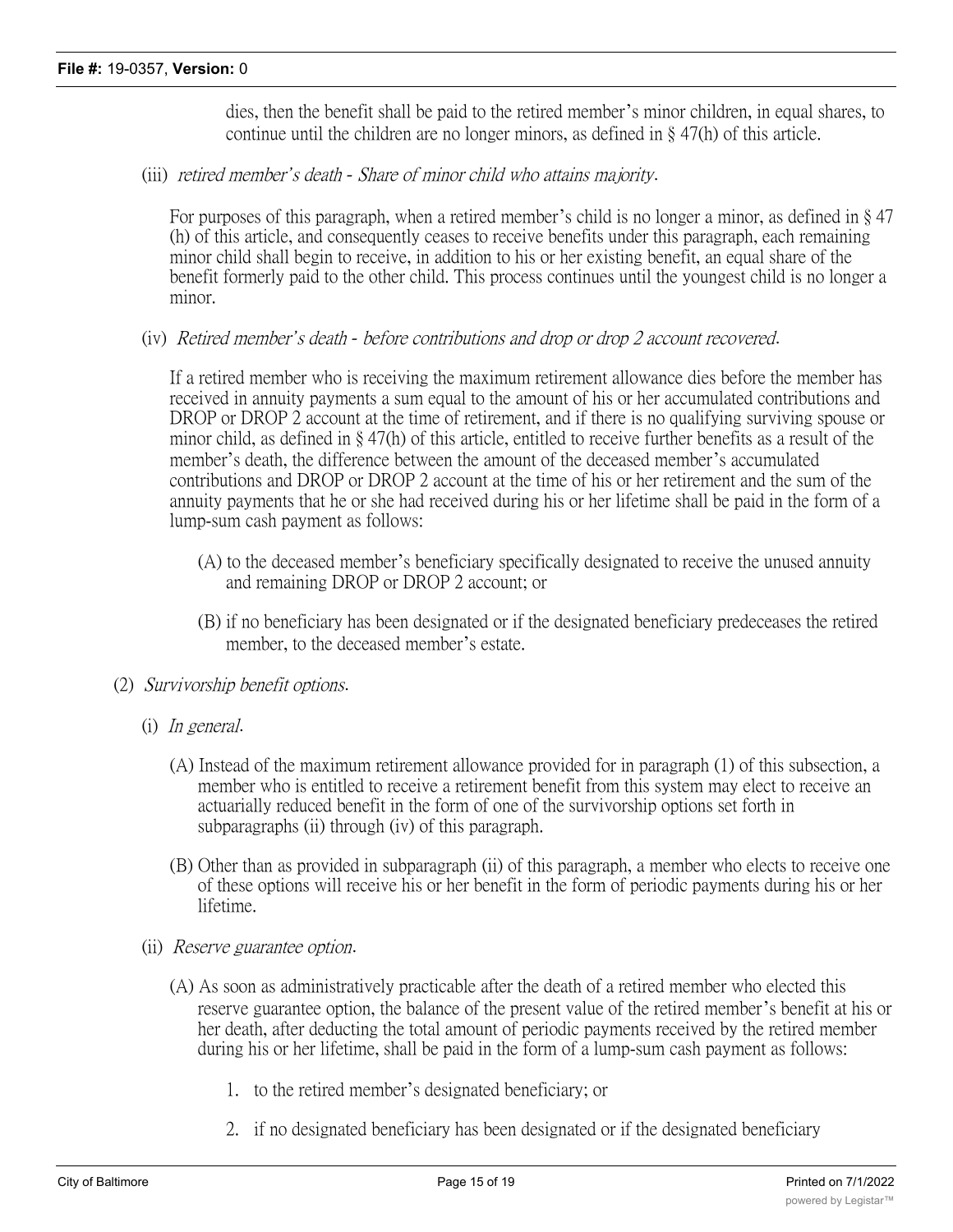predeceases the retired member, to the retired member's estate.

- (B) A member who elects this option may change his or her designated beneficiary at any time throughout the member's retirement.
- (iii) *Joint-and-survivor options*.
	- (A) As of the  $1<sup>st</sup>$  day of the calendar month immediately after the death of a retired member who elected a joint-and-survivor option, the member's designated beneficiary is entitled to receive periodic payments during the beneficiary's lifetime in either of the following amounts, as elected by the member:
		- 1. 100% of the periodic payment that the retired member was receiving at the time of her or his death; or
		- 2. 50% of the periodic payment that the retired member was receiving at the time of her or his death.
	- (B) A member who elects this option may change his or her designated beneficiary within 30 days after the member's retirement date.
	- (C) If the designated beneficiary predeceases the retired member within 30 days after the retirement date, the retired member may designate a new beneficiary within 30 days after the designated beneficiary's death.
	- (D) If the designated beneficiary predeceases the retired member within 30 days after the retirement date and the retired member does not designate a new beneficiary within 30 days after the designated beneficiary's death or if the designated beneficiary dies on or after the  $31<sup>st</sup>$  day following the retirement date:
		- 1. the retired member continues during his or her lifetime to receive periodic payments in the same amount that the member has been receiving;
		- 2. no new beneficiary may be designated; and
		- 3. on the retired member's death, no survivorship benefit is payable.
- (iv) *"Pop-up" joint-and-survivor options*.
	- (A) As of the  $1<sup>st</sup>$  day of the calendar month following the death of a retired member who elected this " pop-up" joint-and-survivor option, the member's designated beneficiary is entitled to receive periodic payments during the beneficiary's lifetime in either of the following amounts, as elected by the member:
		- 1. 100% of the periodic payment that the retired member was receiving at the time of his or her death; or
		- 2. 50% of the periodic payment that the retired member was receiving at the time of his or her death.
	- (B) A member who elects this option may change his or her designated beneficiary within 30 days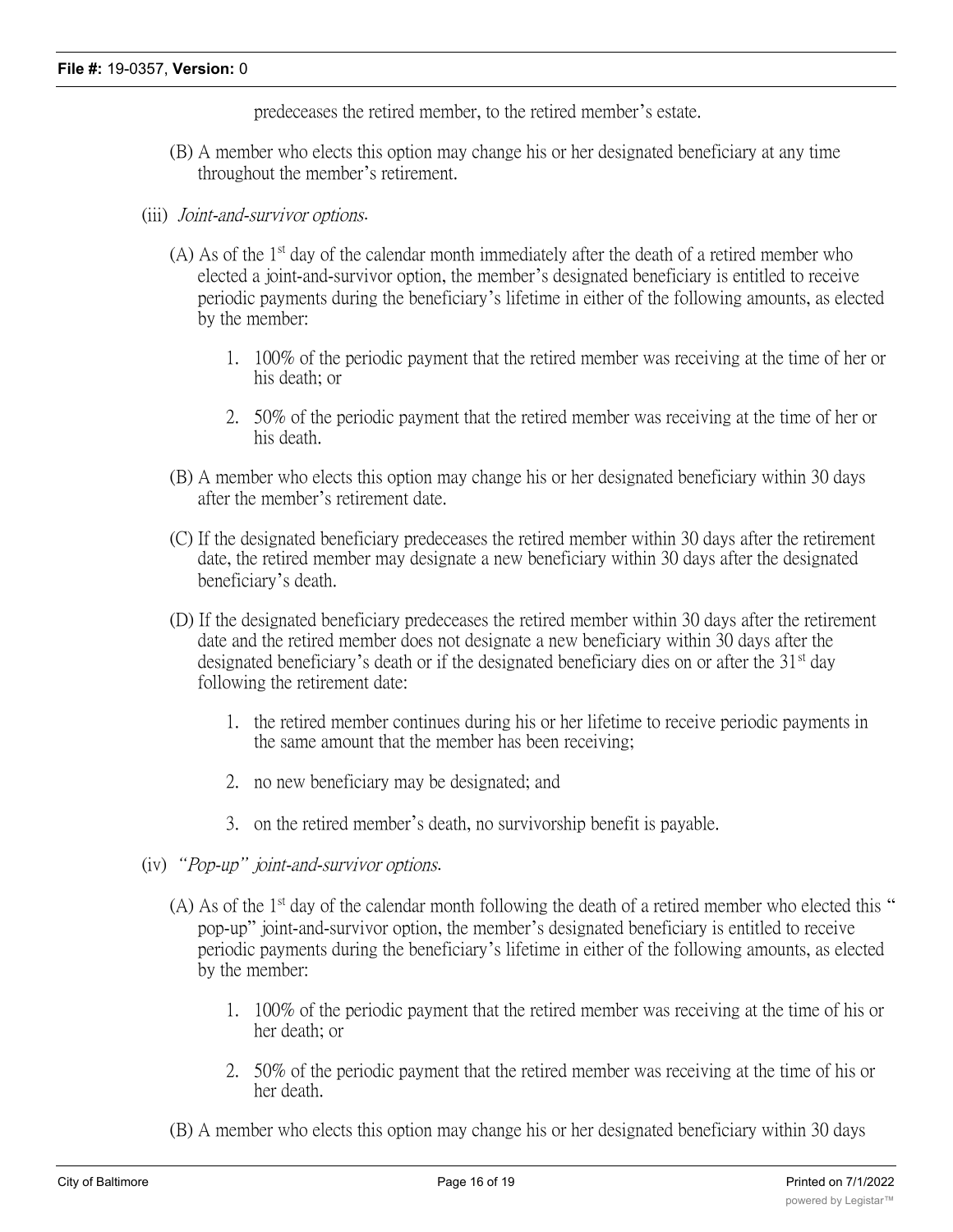after the member's retirement date.

- (C) If the designated beneficiary predeceases the retired member within 30 days after the retirement date, the retired member may designate a new beneficiary within 30 days after the designated beneficiary's death.
- (D) If the designated beneficiary predeceases the retired member within 30 days after the retirement date and the retired member does not designate a new beneficiary within 30 days after the designated beneficiary's death or if the designated beneficiary dies on or after the  $31<sup>st</sup>$  day following the retirement date:
	- 1. the retired member commences, as of the  $1<sup>st</sup>$  day of the month immediately after the designated beneficiary's death, to receive the maximum retirement allowance, payable in periodic payments during the retired member's lifetime, plus post-retirement increases already granted the retired member;
	- 2. no other beneficiary may be designated; and
	- 3. on the retired member's death, no survivorship benefit is payable, whether under this option or the maximum retirement allowance.
- (3) *Change of election within 30 days.*
	- (i) A retired member may elect to make the changes authorized in this paragraph on or before the later of:
		- $(A)$  the 30<sup>th</sup> day after the retired member's retirement date; or
		- (B) if the retired member's designated beneficiary predeceases the retired member within 30 days after the retirement date, the  $30<sup>th</sup>$  day after the designated beneficiary's death.
	- (ii) Within the periods specified, the retired member may elect to change:
		- (A) the retired member's maximum retirement allowance under paragraph (1) of this subsection to any one of the benefit options provided under paragraph (2) of this subsection;
		- (B) the retired member's election of a benefit option under paragraph (2) of this subsection to the maximum retirement allowance provided under paragraph (1) of this subsection; or
		- (C) the retired member's election of a benefit option under paragraph (2) of this subsection to any other benefit option provided under paragraph (2) of this subsection.
	- (iii) Any payments made to a retired member under the original election shall be taken into account in computing the benefit to be paid under the subsequent election.

#### **§ 34.1. Benefit payments.**

- (d) *Direct deposit for periodic benefit payments*.
	- (1) *"periodic benefit payments" defined.*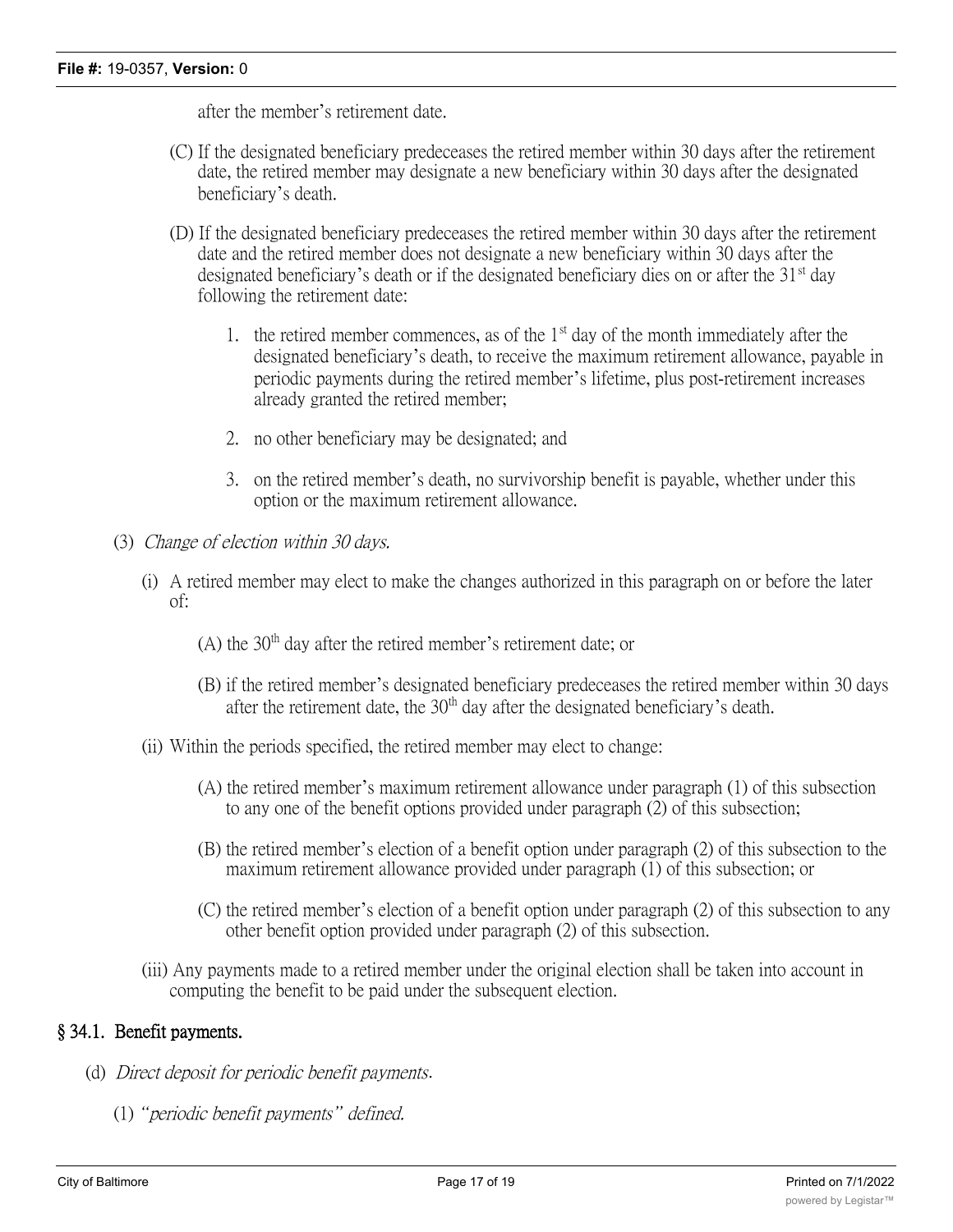- (i) "Periodic benefit payments" means all periodic benefit payments made by this system.
- (ii) "Periodic benefit payments" does not include any one-time, lump-sum payment.
- (2) *Direct deposit required.*

Except as provided in paragraph (3) of this subsection:

- (i) all periodic benefit payments made by this system shall be paid by electronic funds transfer; and
- (ii) each recipient of periodic benefit payments shall:
	- (A) designate a financial institution or other authorized payment agent; and
	- (B) provide the system with the information necessary for the recipient to receive electronic funds transfer payments through the payment agent so designated.
- (3) *Waiver for hardship.*
	- (i) The Board of Trustees may waive the requirements of this section on written request of a recipient of periodic benefit payments demonstrating hardship to receive funds by electronic transfer.
	- (ii) Periodic benefit payments shall be paid to any recipient granted a waiver under this paragraph by any method determined appropriate by the Board of Trustees.

## **Subtitle - General Provisions**

## **§ 47. Definitions .**

## (h) *Minor child*.

- (1) [Subject to paragraph (2) of this subsection] For purposes of § 34 of this article, "minor child" means the child of a member, former member, or retiree who[: (i)] has not attained age [18; or] 22.
	- [(ii) if the child is a full-time student, as verified to the satisfaction of the Executive Director in accordance with policies set by the Board of Trustees, has not attained age 22.]
- (2) [Notwithstanding paragraph (1) of this subsection, for] For purposes of §§ 9, 9.2, and 22 of this article, " minor child" means the child of a member, former member, or retiree who:
	- (i) has not attained age 18; or
	- (ii) if the child is a student, as verified to the satisfaction of the Executive Director in accordance with policies set by the Board of Trustees, has not attained age 22.

**Section 3. And be it further ordained**, That the catchlines contained in this Ordinance are not law and may not be considered to have been enacted as a part of this or any prior Ordinance.

**Section 4. And be it further ordained** , That the changes made by this Ordinance to Article 22, § 32, take effect with regard to members whose system entry dates are on or after July 1, 2019. Members whose system entry dates